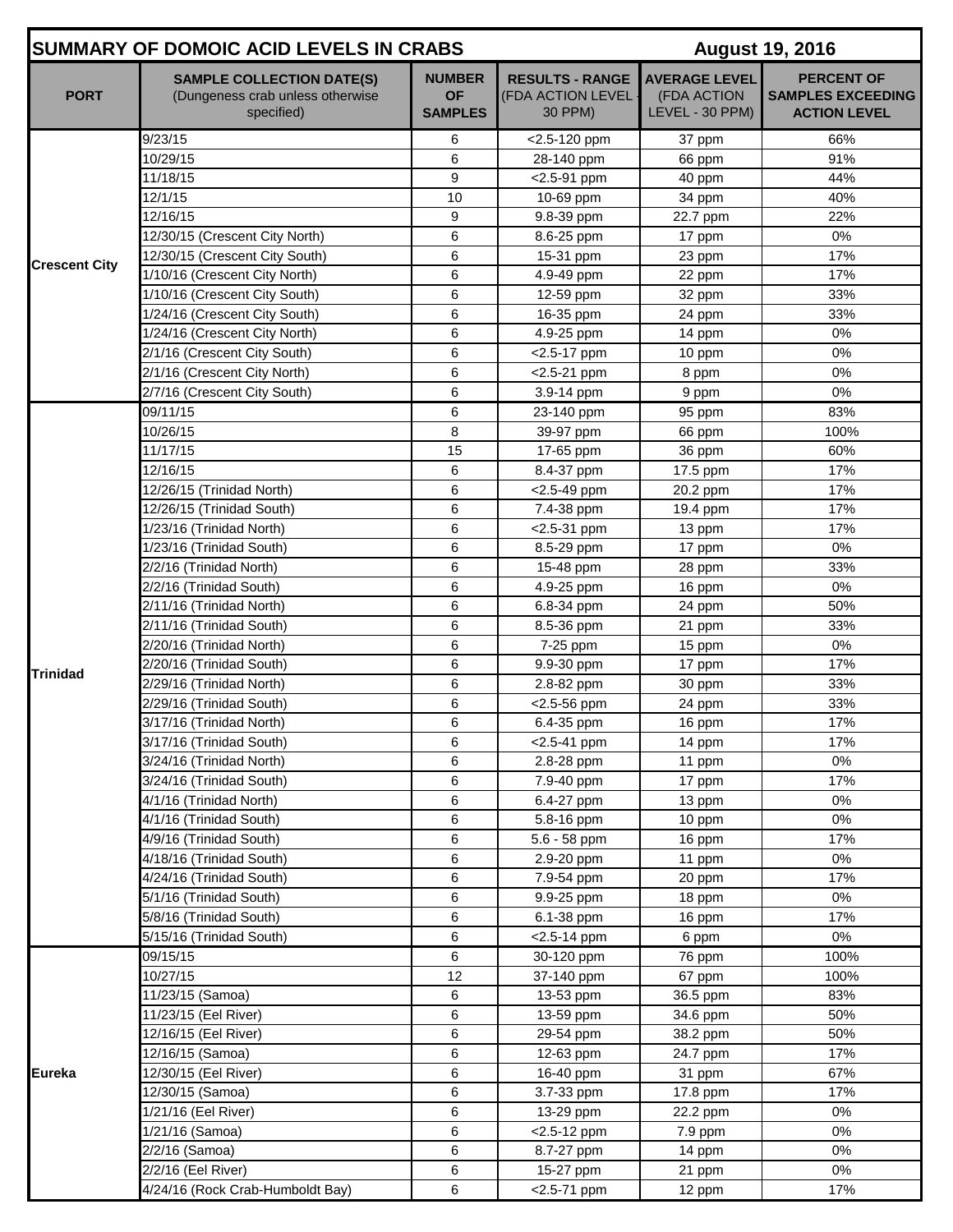| <b>PORT</b>       | <b>SAMPLE COLLECTION DATE(S)</b><br>(Dungeness crab unless otherwise<br>specified) | <b>NUMBER</b><br><b>OF</b><br><b>SAMPLES</b> | <b>RESULTS - RANGE</b><br>(FDA ACTION LEVEL<br>30 PPM) | <b>AVERAGE LEVEL</b><br>(FDA ACTION<br>LEVEL - 30 PPM) | <b>PERCENT OF</b><br><b>SAMPLES EXCEEDING</b><br><b>ACTION LEVEL</b> |
|-------------------|------------------------------------------------------------------------------------|----------------------------------------------|--------------------------------------------------------|--------------------------------------------------------|----------------------------------------------------------------------|
|                   | 10/30/15                                                                           | 6                                            |                                                        |                                                        | $0\%$                                                                |
|                   | 11/22/15                                                                           |                                              | $<$ 2.5-15 ppm                                         | $6.5$ ppm                                              |                                                                      |
|                   |                                                                                    | 6                                            | 46-270 ppm                                             | 118 ppm                                                | 100%                                                                 |
|                   | 11/23/15                                                                           | 6                                            | 20-150 ppm                                             | 61.5 ppm                                               | 66%                                                                  |
|                   | 12/16/15                                                                           | 6                                            | 8.2-37 ppm                                             | 20.2 ppm                                               | 17%                                                                  |
|                   | 12/27/15 (Pt. Arena/Manchester)                                                    | 6                                            | 15-39 ppm                                              | 26.8 ppm                                               | 33%                                                                  |
|                   | 12/30/15 (Usal)                                                                    | 6                                            | 7.8-64 ppm                                             | 28 ppm                                                 | 33%                                                                  |
|                   | 1/25/16 (Usal)                                                                     | 6                                            | 13-81 ppm                                              | 45 ppm                                                 | 67%                                                                  |
|                   | 1/26/16 (Pt. Arena/Manchester)                                                     | 6                                            | 4.7-57 ppm                                             | 28.6 ppm                                               | 50%                                                                  |
|                   | 2/2/16 (Usal)                                                                      | 6                                            | 11-41 ppm                                              | 27 ppm                                                 | 50%                                                                  |
|                   | 2/10/16 (Usal)                                                                     | 6                                            | 9.6-71 ppm                                             | 30 ppm                                                 | 33%                                                                  |
| <b>Fort Bragg</b> | 2/10/16 (Pt. Arena/Manchester)                                                     | 6                                            | 9.4-93 ppm                                             | 35 ppm                                                 | 33%                                                                  |
|                   | 2/16/16 (Usal)                                                                     | 6                                            | 7.7-83 ppm                                             | 31 ppm                                                 | 33%                                                                  |
|                   | 2/21/16 (Pt. Arena/Manchester)                                                     | 6                                            | 8-85 ppm                                               | 33 ppm                                                 | 50%                                                                  |
|                   | 2/23/16 (Usal)                                                                     | 6                                            | 12-55 ppm                                              | 29 ppm                                                 | 50%                                                                  |
|                   | 3/17/16 (Pt. Arena/Manchester)                                                     | 6                                            | 9.4-28 ppm                                             | 17 ppm                                                 | 0%                                                                   |
|                   | 3/18/16 (Usal)                                                                     | 6                                            | 8.9-25 ppm                                             | 19 ppm                                                 | $0\%$                                                                |
|                   | 3/26/16 (Usal)                                                                     | 6                                            | 3.6-39 ppm                                             | 18 ppm                                                 | 33%                                                                  |
|                   | 3/31/16 (Pt. Arena/Manchester)                                                     | 6                                            | 4.8-28 ppm                                             | 19 ppm                                                 | 0%                                                                   |
|                   | 4/10/16 (Usal)                                                                     | 6                                            | <2.5-13 ppm                                            | 8 ppm                                                  | 0%                                                                   |
|                   | 4/17/2016 (Ten Mile)                                                               | 6                                            | 6.5-30 ppm                                             | 17 ppm                                                 | 0%                                                                   |
|                   | 4/17/16 (Shelter Cove)                                                             | 6                                            | 2.9-27 ppm                                             | 11 ppm                                                 | $0\%$                                                                |
|                   | 4/17/16 (Usal)                                                                     | 6                                            | 5.4-28 ppm                                             | 13 ppm                                                 | 0%                                                                   |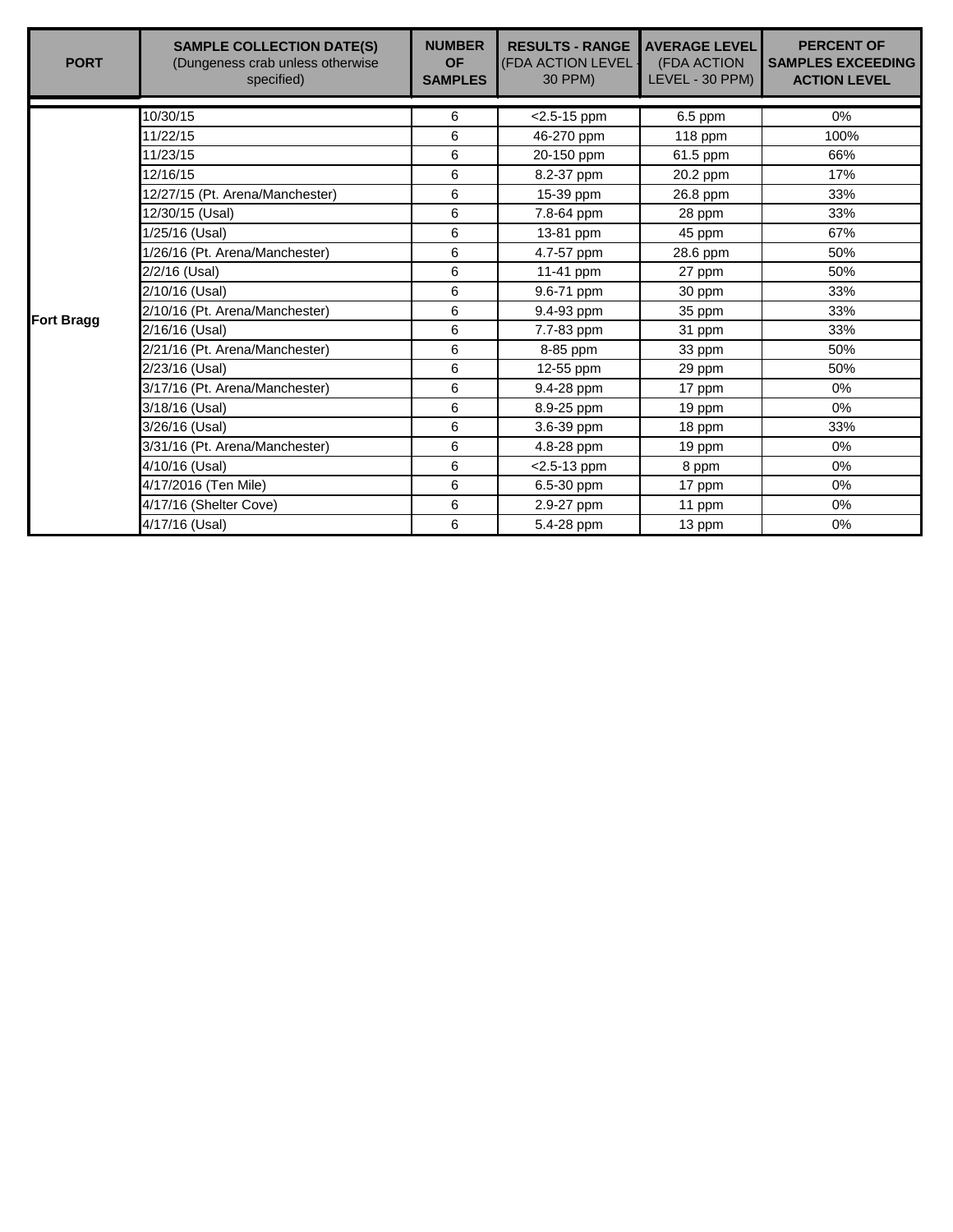| <b>PORT</b>       | <b>SAMPLE COLLECTION DATE(S)</b><br>(Dungeness crab unless otherwise<br>specified) | <b>NUMBER</b><br><b>OF</b><br><b>SAMPLES</b> | <b>RESULTS - RANGE</b><br>(FDA ACTION LEVEL<br>30 PPM) | <b>AVERAGE LEVEL</b><br>(FDA ACTION<br>LEVEL - 30 PPM) | <b>PERCENT OF</b><br><b>SAMPLES EXCEEDING</b><br><b>ACTION LEVEL</b> |
|-------------------|------------------------------------------------------------------------------------|----------------------------------------------|--------------------------------------------------------|--------------------------------------------------------|----------------------------------------------------------------------|
|                   | 10/20/15                                                                           | 6                                            | 21-40 ppm                                              | 30 ppm                                                 | 50%                                                                  |
|                   | 10/31 - 11/1/15                                                                    | 6                                            | 28-91 ppm                                              | 45 ppm                                                 | 83%                                                                  |
|                   | 11/16/15 (Point Reyes)                                                             | 6                                            | 14-81 ppm                                              | 51 ppm                                                 | 66%                                                                  |
|                   | 11/16/15 (Russian River)                                                           | 6                                            | 11-34 ppm                                              | 25.8 ppm                                               | 50%                                                                  |
|                   | 12/1/15 (Russian River)                                                            | 6                                            | 6-69 ppm                                               | 22 ppm                                                 | 17%                                                                  |
|                   | 12/1/15 (Point Reyes)                                                              | 6                                            | <2.5-40 ppm                                            | 15 ppm                                                 | 17%                                                                  |
|                   | 12/8/15 (Russian River)                                                            | 6                                            | 6.5-100 ppm                                            | 43.6 ppm                                               | 83%                                                                  |
|                   | 12/8/15 (Point Reyes)                                                              | 6                                            | 9.6-27 ppm                                             | 16.4 ppm                                               | 0%                                                                   |
|                   | 12/17/15 (Russian River)                                                           | 6                                            | 7-38 ppm                                               | 17.5 ppm                                               | 17%                                                                  |
|                   | 12/17/15 (Point Reyes)                                                             | 5                                            | <2.5-20 ppm                                            | 10.4 ppm                                               | 0%                                                                   |
|                   | 12/17/15 (Bodega Bay)                                                              | 6                                            | 18-120 ppm                                             | 47.7 ppm                                               | 67%                                                                  |
|                   | 12/27/15 (Bodega Bay)                                                              | 6                                            | $<$ 2.5-54 ppm                                         | 20 ppm                                                 | 17%                                                                  |
|                   | 12/30/15 (Russian River)                                                           | 6                                            | 3.1-30 ppm                                             | 13.4 ppm                                               | 17%                                                                  |
|                   | 12/30/15 (Salt Point)                                                              | 6                                            | $11-29$ ppm                                            | 20.8 ppm                                               | 0%                                                                   |
|                   | 1/25/16 (Bodega Bay)                                                               | 6                                            | $<$ 2.5-19 ppm                                         | 8 ppm                                                  | 0%                                                                   |
|                   | 1/25/16 (Russian River)                                                            | 6                                            | 3.6-13 ppm                                             | 9 ppm                                                  | 0%                                                                   |
| <b>Bodega Bay</b> | 1/25/16 (Salt Point)                                                               | 6                                            | $<$ 2.5-34 ppm                                         | 19 ppm                                                 | 33%                                                                  |
|                   | 2/6/16 (Bodega Bay)                                                                | 6                                            | 7.6-34 ppm                                             | 17 ppm                                                 | 33%                                                                  |
|                   | 2/6/16 (Russian River)                                                             | 6                                            | 3.9-66 ppm                                             | 26 ppm                                                 | 33%                                                                  |
|                   | 2/6/16 (Salt Point)                                                                | 6                                            | 3.7-24 ppm                                             | 11 ppm                                                 | 0%                                                                   |
|                   | 2/20/16 (Bodega Bay)                                                               | 6                                            | $<$ 2.5-15 ppm                                         | 5 ppm                                                  | 0%                                                                   |
|                   | 2/20/16 (Russian River)                                                            | 6                                            | 4.1-35 ppm                                             | 11 ppm                                                 | 17%                                                                  |
|                   | 2/20/16 (Salt Point)                                                               | 6                                            | 5-24 ppm                                               | 11 ppm                                                 | 0%                                                                   |
|                   | 2/27/16 (Bodega Bay)                                                               | 6                                            | $<$ 2.5-7 ppm                                          | 2 ppm                                                  | $0\%$                                                                |
|                   | 2/27/16 (Russian River)                                                            | 6                                            | <2.5-27 ppm                                            | 6 ppm                                                  | $0\%$                                                                |
|                   | 3/8/16 (Russian River)                                                             | 6                                            | 8.1-38 ppm                                             | 20 ppm                                                 | 17%                                                                  |
|                   | 3/10/16 (Sonoma / Mendocino Co. Line -<br>Block 408)                               | 6                                            | 4.5-14 ppm                                             | 10 ppm                                                 | 0%                                                                   |
|                   | 3/16/16 (Russian River)                                                            | 6                                            | $<$ 2.5-28 ppm                                         | 10 ppm                                                 | 0%                                                                   |
|                   | 4/26/16 (Rock Crab-Bodega Bay)                                                     | 5                                            | 3.3-160 ppm                                            | 84 ppm                                                 | 80%                                                                  |
|                   | 5/3/16 (Rock Crab-Bodega Bay)                                                      | 6                                            | 10-87 ppm                                              | 30 ppm                                                 | 17%                                                                  |
|                   | 6/7/16 (Rock Crab-Bodega Bay)                                                      | 6                                            | 8.1-160 ppm                                            | 42 ppm                                                 | 33%                                                                  |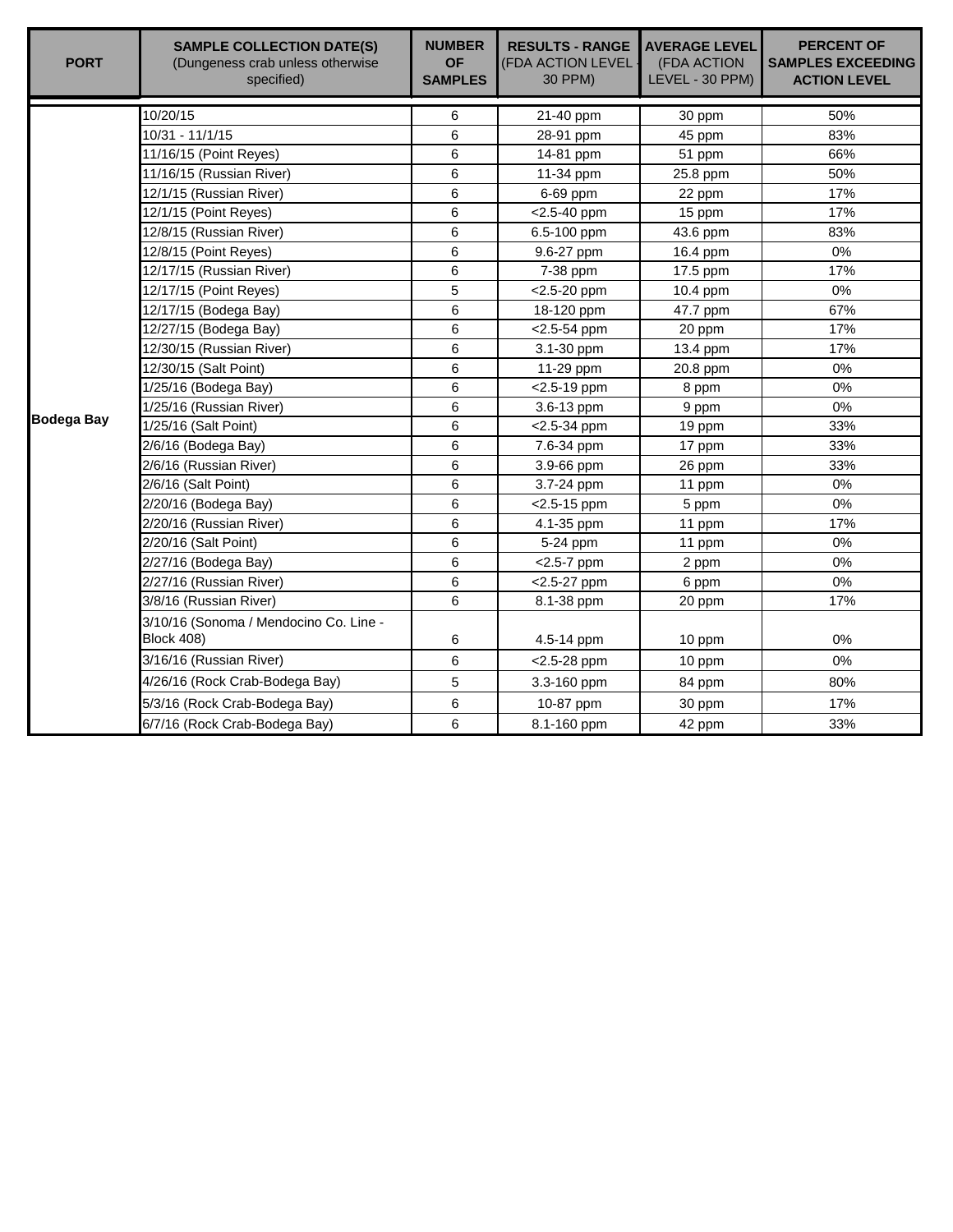| <b>PORT</b>      | <b>SAMPLE COLLECTION DATE(S)</b><br>(Dungeness crab unless otherwise<br>specified) | <b>NUMBER</b><br><b>OF</b><br><b>SAMPLES</b> | <b>RESULTS - RANGE</b><br>(FDA ACTION LEVEL<br>30 PPM) | <b>AVERAGE LEVEL</b><br>(FDA ACTION<br>LEVEL - 30 PPM) | <b>PERCENT OF</b><br><b>SAMPLES EXCEEDING</b><br><b>ACTION LEVEL</b> |
|------------------|------------------------------------------------------------------------------------|----------------------------------------------|--------------------------------------------------------|--------------------------------------------------------|----------------------------------------------------------------------|
|                  | 10/26/15                                                                           | 12                                           | 16-130 ppm                                             | 56 ppm                                                 | 83%                                                                  |
|                  | 11/16/15 (HMB)                                                                     | 6                                            | <2.5-22 ppm                                            | 11 ppm                                                 | 0%                                                                   |
|                  | 11/16/15 (SF)                                                                      | 6                                            | <2.5-21 ppm                                            | 10.7 ppm                                               | 0%                                                                   |
|                  | $\sqrt{12}/1/15$ (SF)                                                              | 6                                            | <2.5-19 ppm                                            | 8.8 ppm                                                | 0%                                                                   |
|                  | 12/1/15 (HMB)                                                                      | 10                                           | $<$ 2.5-39 ppm                                         | 8.9 ppm                                                | 10%                                                                  |
|                  | 12/8/15 (HMB)                                                                      | 9                                            | $<$ 2.5-49 ppm                                         | 20.7 ppm                                               | 33%                                                                  |
|                  | 12/15/15 (HMB South)                                                               | 17                                           | <2.5-130 ppm                                           | 33.0 ppm                                               | 53%                                                                  |
|                  | 12/27/15 (HMB North)                                                               | 6                                            | $<$ 2.5-29 ppm                                         | 9 ppm                                                  | 0%                                                                   |
|                  | 12/27/15 (SF South)                                                                | 6                                            | 6.2-25 ppm                                             | 17 ppm                                                 | 0%                                                                   |
|                  | 1/10/16 (HMB North)                                                                | $\overline{7}$                               | 6.2-54 ppm                                             | 20 ppm                                                 | 14%                                                                  |
|                  | 1/15/16 (HMB South)                                                                | 6                                            | $<$ 2.5-25 ppm                                         | 10 ppm                                                 | 0%                                                                   |
| <b>Half Moon</b> | 1/25/16 (SF South)                                                                 | 6                                            | $<$ 2.5-23 ppm                                         | 12 ppm                                                 | 0%                                                                   |
| <b>Bay/SF</b>    | 1/25/16 (HMB North)                                                                | 6                                            | $<$ 2.5-18 ppm                                         | 4 ppm                                                  | $0\%$                                                                |
|                  | 1/25/16 (HMB South)                                                                | 6                                            | $<$ 2.5-24 ppm                                         | 5 ppm                                                  | 0%                                                                   |
|                  | 2/6/16 (HMB North)                                                                 | 6                                            | $<$ 2.5-11 ppm                                         | 5 ppm                                                  | 0%                                                                   |
|                  | 4/23/16 (Rock Crab-HMB)                                                            | 6                                            | $<$ 2.5-16 ppm                                         | 5 ppm                                                  | 0%                                                                   |
|                  | 5/6/16 (Rock Crab-HMB)                                                             | 6                                            | 2.5-45 ppm                                             | 13 ppm                                                 | 17%                                                                  |
|                  | 5/21/16 (Rock Crab-Pigeon Point)                                                   | 6                                            | 2.6-16 ppm                                             | 7 ppm                                                  | 0%                                                                   |
|                  | 5/21/16 (Rock Crab-Pillar Point)                                                   | 12                                           | $<$ 2.5-50 ppm                                         | 11 ppm                                                 | 8%                                                                   |
|                  | 6/11/16 (Rock Crab-Pigeon Point)                                                   | 6                                            | 5.4-23 ppm                                             | 12 ppm                                                 | 0%                                                                   |
|                  | 6/11//16 (Rock Crab-Pillar Point)                                                  | 6                                            | $<$ 2.5-43 ppm                                         | 21 ppm                                                 | 33%                                                                  |
|                  | 6/17/16 (Rock Crab-Pillar Point)                                                   | 12                                           | $<$ 2.5-48 ppm                                         | 12 ppm                                                 | 8%                                                                   |
|                  | 6/26/16 (Rock Crab-Pillar Point)                                                   | 6                                            | <2.5-31 ppm                                            | 10 ppm                                                 | 17%                                                                  |
|                  | 7/31/16 (Rock Crab-Pillar Point)                                                   | 6                                            | 17-48 ppm                                              | 32 ppm                                                 | 33%                                                                  |
|                  | 8/7/16 (Rock Crab-Pillar Point)                                                    | $6\phantom{1}6$                              | 28-320 ppm                                             | $116$ ppm                                              | 67%                                                                  |
|                  | 9/16/15 (Red Rock Crab)                                                            | 4                                            | 16-86 ppm                                              | 45 ppm                                                 | 75%                                                                  |
|                  | 9/16/15 (Yellow Rock Crab)                                                         | 1                                            | 190 ppm                                                | 190 ppm                                                | 100%                                                                 |
|                  | 9/16/15 (Dungeness)                                                                | $\overline{2}$                               | 6.8-74 ppm                                             | 40 ppm                                                 | 50%                                                                  |
|                  | 10/31-11/1/15 (Dungeness)                                                          | 11                                           | $<$ 2.5-83 ppm                                         | 17 ppm                                                 | 9%                                                                   |
|                  | 11/12/15 (Dungeness)                                                               | 7                                            | 9.7-50 ppm                                             | 21 ppm                                                 | 14%                                                                  |
|                  | 11/12/15 (Rock Crab)                                                               | 6                                            | 7.9-94 ppm                                             | 41 ppm                                                 | 50%                                                                  |
|                  | 11/29/15 (Dungeness)                                                               | 6                                            | 3.6-11 ppm                                             | 7 ppm                                                  | 0%                                                                   |
|                  | 12/2/15 (Rock Crab)                                                                | 8                                            | 3.4-100 ppm                                            | 23.7 ppm                                               | 12.5%                                                                |
|                  | 12/6/15 (Dungeness)                                                                | 6                                            | $<$ 2.5-10 ppm                                         | 5 ppm                                                  | 0%                                                                   |
|                  | 12/10/15 (Rock Crab)                                                               | 6                                            | <2.5-100 ppm                                           | 36 ppm                                                 | 50%                                                                  |
|                  | 12/19/15 (Rock Crab)                                                               | 3                                            | 31-100 ppm                                             | 69.6 ppm                                               | 100%                                                                 |
| <b>Monterey</b>  | 1/3/16 (Rock Crab)                                                                 | 6                                            | <2.5 -47 ppm                                           | 13.2 ppm                                               | 17%                                                                  |
|                  | 1/10/16 (Rock Crab)                                                                | 5                                            | $<$ 2.5-25 ppm                                         | 8.4 ppm                                                | $0\%$                                                                |
|                  | 1/12/16 (Dungeness)                                                                | 6                                            | <2.5-3.8 ppm                                           | 1.1 ppm                                                | 0%                                                                   |
|                  | 1/21/16 (Rock Crab)                                                                | 6                                            | $<$ 2.5-67 ppm                                         | 12.5 ppm                                               | 17%                                                                  |
|                  | 2/3/16 (Rock Crab)                                                                 | 6                                            | $<$ 2.5-15 ppm                                         | 5 ppm                                                  | 0%                                                                   |
|                  | 2/14 - 2/15/16 (Rock Crab)                                                         | 5                                            | 6-55 ppm                                               | 20 ppm                                                 | 20%                                                                  |
|                  | 2/24/16 (Rock Crab)                                                                | 6                                            | $<$ 2.5-27 ppm                                         | 7 ppm                                                  | 0%                                                                   |
|                  | 3/2/16 (Rock Crab)                                                                 | 6                                            | 2.5-42 ppm                                             | 23 ppm                                                 | 50%                                                                  |
|                  | 3/17/16 (Rock Crab)                                                                | 6                                            | <2.5-21 ppm                                            | 7 ppm                                                  | 0%                                                                   |
|                  | 4/1/16 (Rock Crab)                                                                 | 6                                            | $<$ 2.5-94 ppm                                         | 16 ppm                                                 | 17%                                                                  |
|                  | 4/7/16 (Rock Crab)                                                                 | 6                                            | Non-detectable                                         | $<$ 2.5 ppm                                            | 0%                                                                   |
|                  | 4/18/16 (Rock Crab)                                                                | 6                                            | $<$ 2.5-24 ppm                                         | 4 ppm                                                  | 0%<br>33%                                                            |
|                  | 8/6/16 (Rock Crab)                                                                 | $6 \overline{6}$                             | $2.5 - 84$ ppm                                         | 27 ppm                                                 |                                                                      |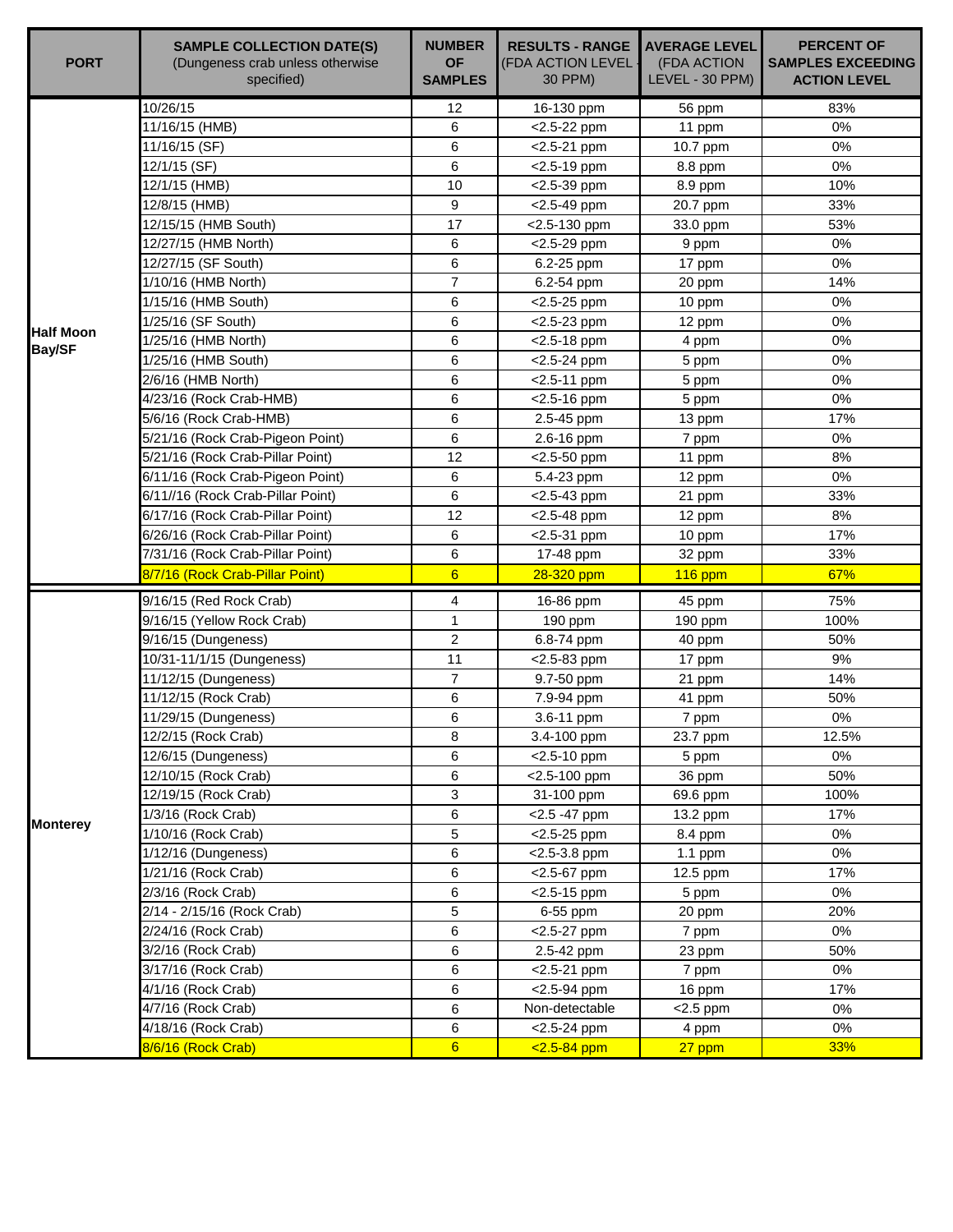| <b>PORT</b>      | <b>SAMPLE COLLECTION DATE(S)</b><br>(Dungeness crab unless otherwise<br>specified)  | <b>NUMBER</b><br><b>OF</b><br><b>SAMPLES</b> | <b>RESULTS - RANGE</b><br>(FDA ACTION LEVEL<br>30 PPM) | <b>AVERAGE LEVEL</b><br>(FDA ACTION<br>LEVEL - 30 PPM) | <b>PERCENT OF</b><br><b>SAMPLES EXCEEDING</b><br><b>ACTION LEVEL</b> |
|------------------|-------------------------------------------------------------------------------------|----------------------------------------------|--------------------------------------------------------|--------------------------------------------------------|----------------------------------------------------------------------|
|                  | 10/28/15 (Dungeness)                                                                | 1                                            | 10 ppm                                                 | 10 ppm                                                 | 0%                                                                   |
|                  | 10/28/15 (Sheep Crab)                                                               | 5                                            | <2.5-3.9 ppm                                           | 3 ppm                                                  | 0%                                                                   |
|                  | 10/28/15 (Red Rock Crab)                                                            | 5                                            | 3.0-12 ppm                                             | 6 ppm                                                  | 0%                                                                   |
|                  | 11/16/15 (Dungeness)                                                                | 5                                            | $<$ 2.5-9 ppm                                          | 5.7 ppm                                                | $0\%$                                                                |
| <b>Morro Bay</b> | 11/16/15 (Rock Crab)                                                                | 5                                            | $<$ 2.5-4.5 ppm                                        | $0.9$ ppm                                              | 0%                                                                   |
|                  | 11/16/15 (Spider Crab)                                                              | $\overline{2}$                               | $<$ 2.5 ppm                                            | Non-detectable                                         | 0%                                                                   |
|                  | 11/21/15 (Dungeness)                                                                | 6                                            | $<$ 2.5-8.1 ppm                                        | $2.6$ ppm                                              | 0%                                                                   |
|                  | 11/21/15 (Rock Crab)                                                                | 5                                            | <2.5-7.7 ppm                                           | 3.7 ppm                                                | 0%                                                                   |
|                  | 11/3/15 (Rock Crab)                                                                 | 6                                            | <2.5-64 ppm                                            | 36 ppm                                                 | 50%                                                                  |
|                  | 11/1/15 (Rock Crab-South Side Santa Rosa<br>Island; Block #711)                     | 6                                            | $<$ 2.5-10 ppm                                         | 4 ppm                                                  | 0%                                                                   |
|                  | 11/4/15 (Rock Crab-Coast; Block #656)                                               | 6                                            | <2.5-240 ppm                                           | 49.5 ppm                                               | 17%                                                                  |
|                  | 11/6/15 (Rock Crab-North Side San Miguel<br>Island; Block #690)                     | $\overline{7}$                               | <2.5-110 ppm                                           | 38 ppm                                                 | 29%                                                                  |
|                  | 11/13/15 (Rock Crab-North Side San Miguel<br>Island; Block #690)                    | 6                                            | <2.5-170 ppm                                           | 53.5 ppm                                               | 50%                                                                  |
|                  | 11/11/15 (Rock Crab-Block #710)                                                     | 6                                            | <2.5-160 ppm                                           | 36 ppm                                                 | 16%                                                                  |
|                  | 11/11/15 (Rock Crab-North Side Santa Cruz<br>Island; Block #687)                    | 6                                            | <2.5-130 ppm                                           | 36 ppm                                                 | 33%                                                                  |
|                  | 11/22/15 (Rock Crab- South Side Santa<br>Rosa Island; Block #711)                   | 6                                            | $<$ 2.5-10 ppm                                         | 1.7 ppm                                                | 0%                                                                   |
|                  | 11/22/15 (Rock Crab-North Side Santa Cruz<br>Island; Block #686)                    | 6                                            | $<$ 2.5-8.4 ppm                                        | 4.3 ppm                                                | 0%                                                                   |
|                  | 11/23/15 (Rock Crab-North Side San Miguel<br>Island; Block #690)                    | 6                                            | 4.2-1,000 ppm                                          | 235 ppm                                                | 33%                                                                  |
|                  | 11/23/15 (Rock Crab-Coast; Block #656)                                              | 6                                            | $<$ 2.5-3.6 ppm                                        | $0.6$ ppm                                              | 0%                                                                   |
|                  | 12/2/15 (Rock Crab-Coast; Block #656)                                               | 6                                            | $<$ 2.5-14 ppm                                         | 6 ppm                                                  | 0%                                                                   |
|                  | 12/2/15 (Rock Crab-North Side Santa Cruz<br>Island; Block #687)                     | 6                                            | 4.5-190 ppm                                            | 79 ppm                                                 | 50%                                                                  |
| Santa Barbara    | 12/2/15 (Rock Crab-South Side Santa Rosa<br>Island; Block #711)                     | 6                                            | 3-120 ppm                                              | 36 ppm                                                 | 50%                                                                  |
|                  | 12/3/15 (Rock Crab-North Side San Miguel<br>Island; Block #690)                     | 6                                            | <2.5-93 ppm                                            | 46 ppm                                                 | 50%                                                                  |
|                  | 12/9/15 (Rock Crab-North Side San Miguel<br>Island; Block #690)                     | 6                                            | $< 2.5 - 4.4$ ppm                                      | $0.7$ ppm                                              | 0%                                                                   |
|                  | 12/10/15 (Rock Crab-Coast; Block #656)                                              | 6                                            | $<$ 2.5 ppm                                            | $<$ 2.5 ppm                                            | 0%                                                                   |
|                  | 12/10/15 (Rock Crab-South Side Santa<br>Rosa Island; Block #711)                    | 6                                            | 2.8-170 ppm                                            | 61 ppm                                                 | 67%                                                                  |
|                  | 12/10/15 (Rock Crab-North Side Santa Cruz<br>Island; Block #687)                    | 6                                            | $<$ 2.5-91 ppm                                         | 44 ppm                                                 | 50%                                                                  |
|                  | 12/13/15 (Rock Crab-Coast; Block #652)                                              | 6                                            | <2.5-150 ppm                                           | 36 ppm                                                 | 33%                                                                  |
|                  | 12/14/15 (Rock Crab-Coast; Block #653)                                              | 6                                            | $<$ 2.5-3.7 ppm                                        | $1.5$ ppm                                              | 0%                                                                   |
|                  | 12/13/15 (Rock Crab-Coast; Block #654)                                              | 6                                            | $<$ 2.5-32 ppm                                         | 5.8 ppm                                                | 17%                                                                  |
|                  | 12/18/15 (Rock Crab-North Side San Miguel<br>Island; Block #690)                    | $\overline{7}$                               | $<$ 2.5-14 ppm                                         | 3 ppm                                                  | 0%                                                                   |
|                  | 12/19/15 (Rock Crab-North Side Santa Cruz<br>Island; Block #686)                    | 6                                            | <2.5-210 ppm                                           | 39 ppm                                                 | 17%                                                                  |
|                  | 12/19/15 (Rock Crab-North side of San<br>Miguel and Santa Rosa Islands; Block #689) | 6                                            | $<$ 2.5-8.8 ppm                                        | 3 ppm                                                  | 0%                                                                   |
|                  | 12/19/15 (Rock Crab-South Side of Santa<br>Rosa and Santa Cruz Islands; Block #710) | 6                                            | $<$ 2.5-86 ppm                                         | 21 ppm                                                 | 17%                                                                  |
|                  | 12/20/15 (Rock Crab-Coast; Block #652)                                              | 6                                            | <2.5-17 ppm                                            | 3 ppm                                                  | 0%                                                                   |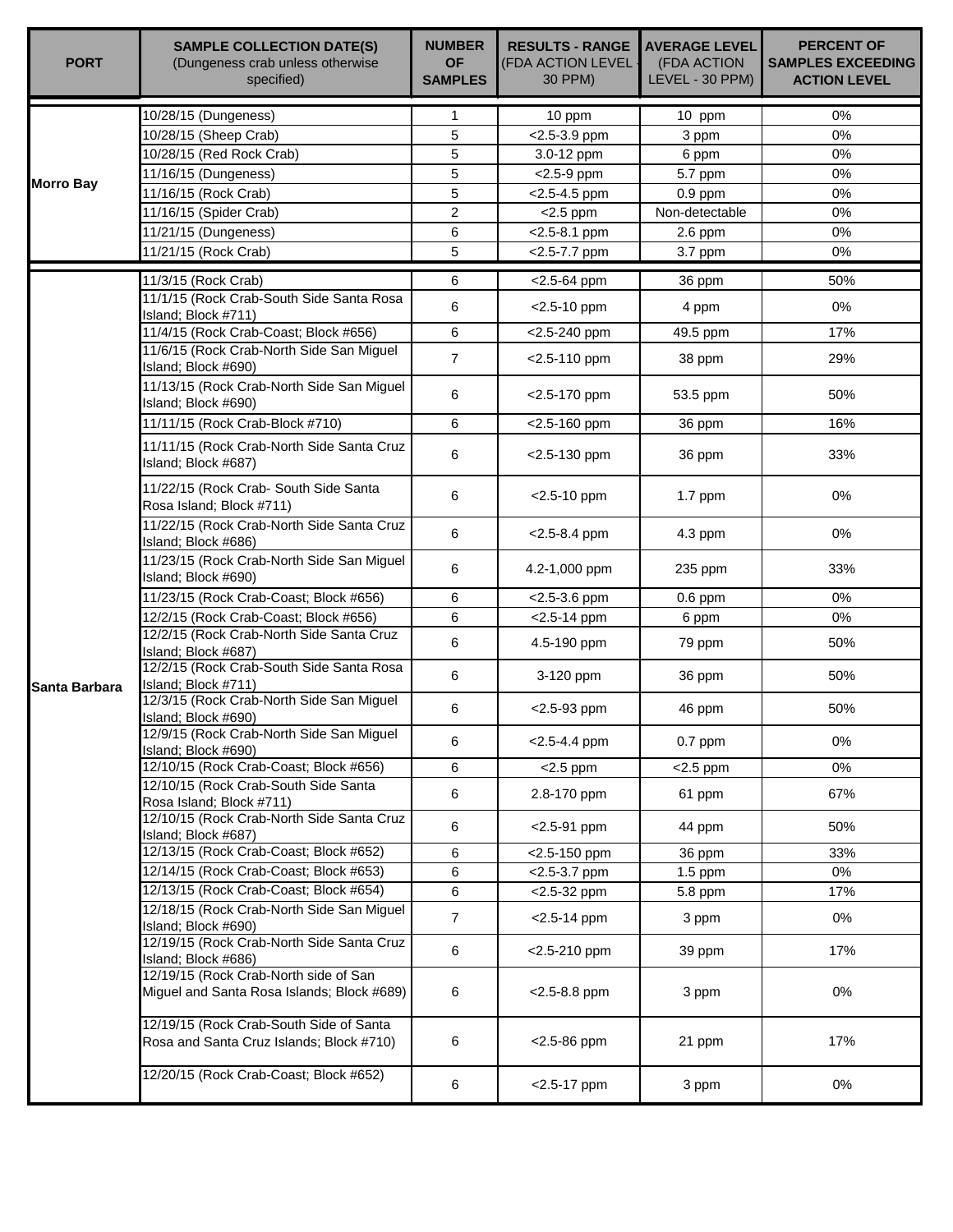| <b>PORT</b>   | <b>SAMPLE COLLECTION DATE(S)</b><br>(Dungeness crab unless otherwise<br>specified)  | <b>NUMBER</b><br><b>OF</b><br><b>SAMPLES</b> | <b>RESULTS - RANGE</b><br>(FDA ACTION LEVEL<br>30 PPM) | <b>AVERAGE LEVEL</b><br>(FDA ACTION<br>LEVEL - 30 PPM) | <b>PERCENT OF</b><br><b>SAMPLES EXCEEDING</b><br><b>ACTION LEVEL</b> |
|---------------|-------------------------------------------------------------------------------------|----------------------------------------------|--------------------------------------------------------|--------------------------------------------------------|----------------------------------------------------------------------|
|               | 12/20/15 (Rock Crab-Coast; Block #653)                                              | 6                                            | $<$ 2.5-6 ppm                                          | 1.6 ppm                                                | 0%                                                                   |
|               | 12/20/15 (Rock Crab-Coast; Block #654)                                              | 6                                            | $<$ 2.5-11 ppm                                         | $1.8$ ppm                                              | 0%                                                                   |
|               | 12/27/15 (Rock Crab-Coast; Block #652)                                              | 6                                            | <2.5-29 ppm                                            | 6 ppm                                                  | 0%                                                                   |
|               | 12/27/15 (Rock Crab-Coast; Block #653)                                              | 6                                            | Non-detectable                                         | Non-detectable                                         | 0%                                                                   |
|               | 12/27/15 (Rock Crab-Coast; Block #654)                                              | 6                                            | $<$ 2.5-12 ppm                                         | 2 ppm                                                  | 0%                                                                   |
|               | 12/27/15 (Rock Crab-North Side Santa Cruz<br>Island; Block #686)                    | 6                                            | $<$ 2.5-8.8 ppm                                        | 2 ppm                                                  | 0%                                                                   |
|               | 12/27/15 (Rock Crab-North side of San<br>Miguel and Santa Rosa Islands; Block #689) | 6                                            | $<$ 2.5-2.8 ppm                                        | $0.5$ ppm                                              | 0%                                                                   |
|               | 12/27/15 (Rock Crab-North Side San Miguel<br>Island; Block #690)                    | 6                                            | $<$ 2.5-24 ppm                                         | 9 ppm                                                  | 0%                                                                   |
|               | 12/27/15 (Rock Crab-South Side of Santa<br>Rosa and Santa Cruz Islands; Block #710) | 6                                            | $<$ 2.5-8.4 ppm                                        | 2 ppm                                                  | 0%                                                                   |
|               | 1/3/16 (Rock Crab-North Side of Santa Cruz<br>Island; Block #686)                   | 6                                            | $<$ 2.5-64 ppm                                         | 15.7 ppm                                               | 33%                                                                  |
|               | 1/3/16 (Rock Crab-North Side of Santa Cruz<br>Island; Block #687)                   | 6                                            | 3.8-120 ppm                                            | 43.9 ppm                                               | 50%                                                                  |
|               | 1/3/16 (Rock Crab-North Side of San Miguel<br>and Santa Rosa Islands; Block #689)   | 6                                            | <2.5-130 ppm                                           | 33 ppm                                                 | 33%                                                                  |
|               | 1/3/16 (Rock Crab-North Side of San Miguel<br>Island; Block #690)                   | 6                                            | $<$ 2.5-11 ppm                                         | 4.6 ppm                                                | 0%                                                                   |
|               | 1/3/16 (Rock Crab-South Side of Santa<br>Rosa and Santa Cruz Islands; Block #710)   | 6                                            | $<$ 2.5-89 ppm                                         | 26.7 ppm                                               | 33%                                                                  |
| Santa Barbara | 1/3/16 (Rock Crab-South Side of Santa<br>Rosa Island; Block #711)                   | 6                                            | <2.5-6.9 ppm                                           | 2 ppm                                                  | 0%                                                                   |
|               | 1/10/16 (Rock Crab-North Side of Santa<br>Cruz Island; Block #686)                  | 6                                            | $<$ 2.5-6.3 ppm                                        | 1.9 ppm                                                | 0%                                                                   |
|               | 1/10/16 (Rock Crab-North Side of Santa<br>Cruz Island; Block #687)                  | 6                                            | <2.5-180 ppm                                           | 37 ppm                                                 | 17%                                                                  |
|               | 1/10/16 (Rock Crab-North Side of San<br>Miguel and Santa Rosa Islands; Block #689)  | 6                                            | $<$ 2.5-4.2 ppm                                        | $1.3$ ppm                                              | 0%                                                                   |
|               | 1/10/16 (Rock Crab-South Side of Santa<br>Rosa and Santa Cruz Island; Block #710)   | 6                                            | $<$ 2.5-460 ppm                                        | 99 ppm                                                 | 33%                                                                  |
|               | 1/10/16 (Rock Crab-South Side of Santa<br>Rosa Island; Block #711)                  | 6                                            | $<$ 2.5-6.1 ppm                                        | 1.7 ppm                                                | 0%                                                                   |
|               | 1/17/16 (Rock Crab-South Side of Santa<br>Rosa and Santa Cruz Island; Block #710)   | 6                                            | 2.8-31 ppm                                             | 13 ppm                                                 | 17%                                                                  |
|               | 1/17/16 (Rock Crab-North Side of Santa<br>Cruz Island; Block #687)                  | 6                                            | $<$ 2.5-31 ppm                                         | 12 ppm                                                 | 17%                                                                  |
|               | 1/17/16 (Rock Crab-North Side of Santa<br>Cruz Island; Block #686)                  | 6                                            | $< 2.5 - 51$ ppm                                       | 18 ppm                                                 | 33%                                                                  |
|               | 1/17/16 (Rock Crab-North Side of San<br>Miguel and Santa Rosa Islands; Block #689)  | 6                                            | $<$ 2.5-27 ppm                                         | 9 ppm                                                  | 0%                                                                   |
|               | 1/24/16 (Rock Crab-South Side of Santa<br>Rosa and Santa Cruz Island; Block #710)   | 6                                            | $<$ 2.5-7.8 ppm                                        | $1.3$ ppm                                              | 0%                                                                   |
|               | 1/24/16 (Rock Crab-North Side of Santa<br>Cruz Island; Block #687)                  | 6                                            | $<$ 2.5-3 ppm                                          | $0.5$ ppm                                              | 0%                                                                   |
|               | 1/24/16 (Rock Crab-North Side of Santa<br>Cruz Island; Block #686)                  | 6                                            | $<$ 2.5-3.7 ppm                                        | 1.6 ppm                                                | 0%                                                                   |